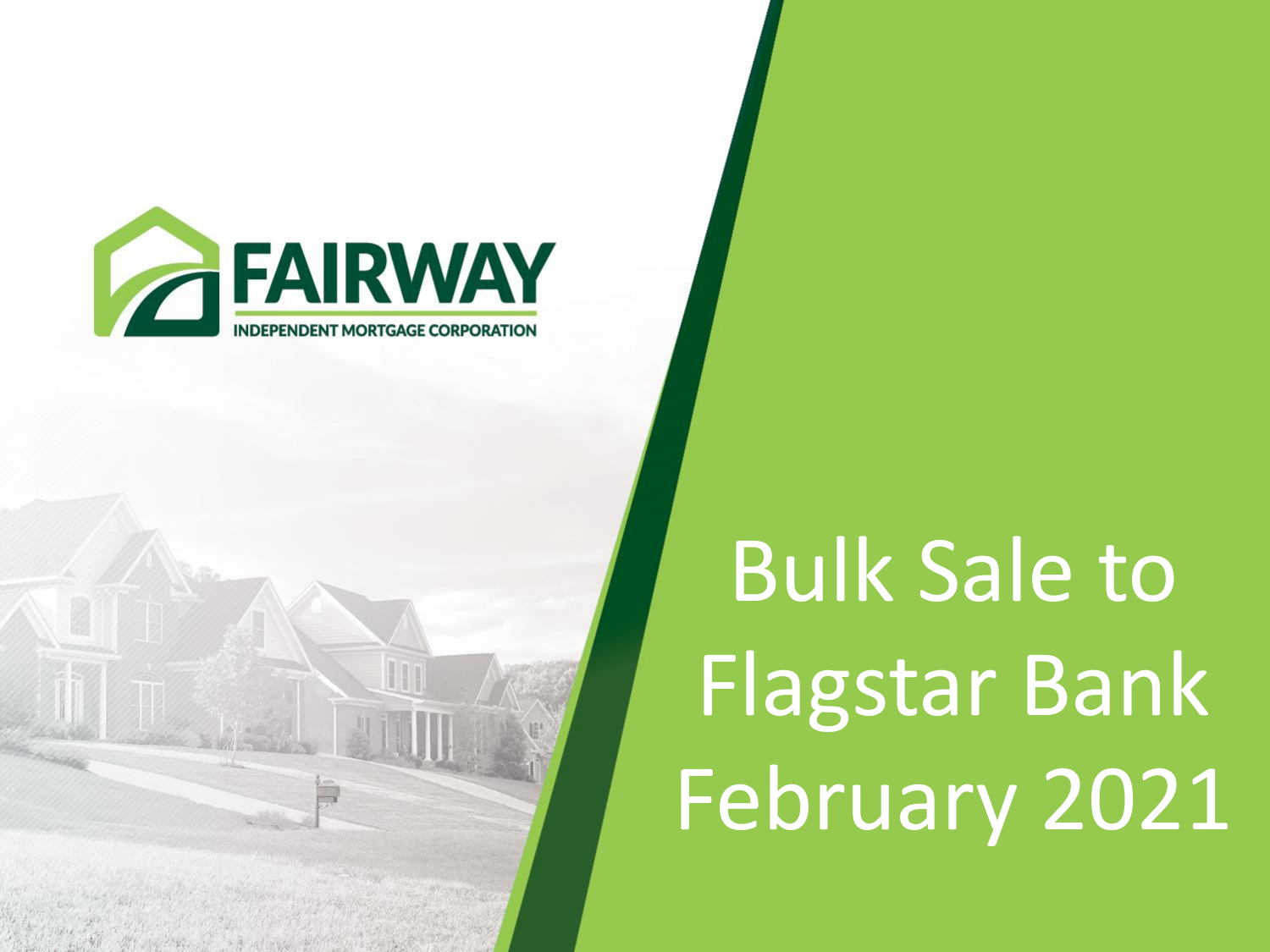

**Fairway/ServiceMac is transferring the servicing of approximately 23,800 retained loans from ServiceMac to Flagstar Bank**

### **Transfer effective date February 1, 2021**

- Notice of Transfer letters mailed from Fairway/ServiceMac 01/15/2021
- Email notification to customers who provided consent to receive emails will be sent 01/22/2021
- Welcome letters from Flagstar Bank will mail between 01/22 and 01/25/2021

TO FLAGSTAR 02/01 **FWFN020121** 02 **FWY** 800-968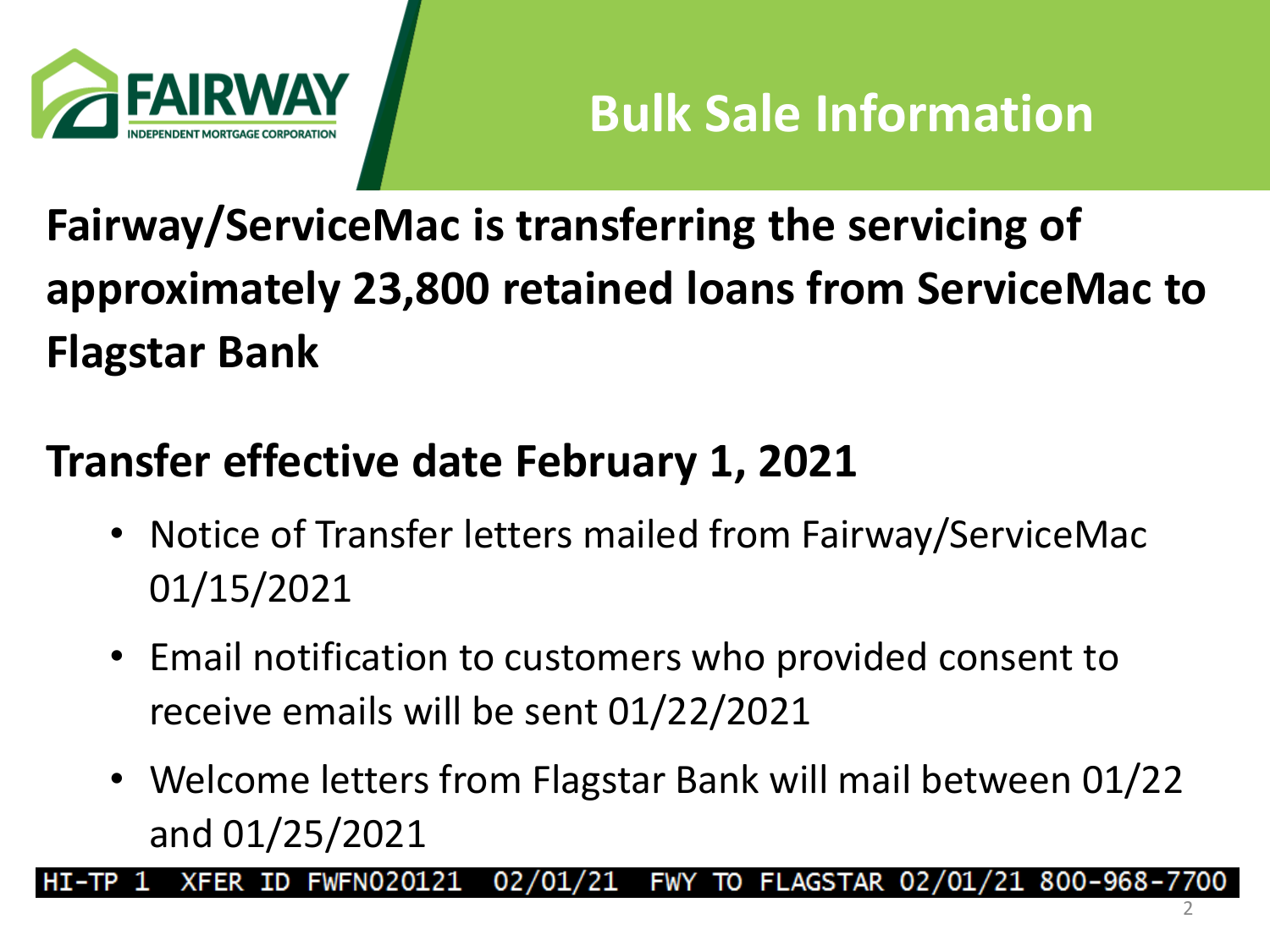

**Fairway/ServiceMac is transferring the servicing of approximately 23,800 retained loans from ServiceMac to Flagstar Bank**

### **Transfer effective date February 1, 2021**

- RESPA protections on transferring loans for 60 days from the transfer effective date
- No late fees assessed
- No negative credit bureau reporting

Payments forwarded from Fairway/ServiceMac to Flagstar Bank for 60 days from the transfer effective date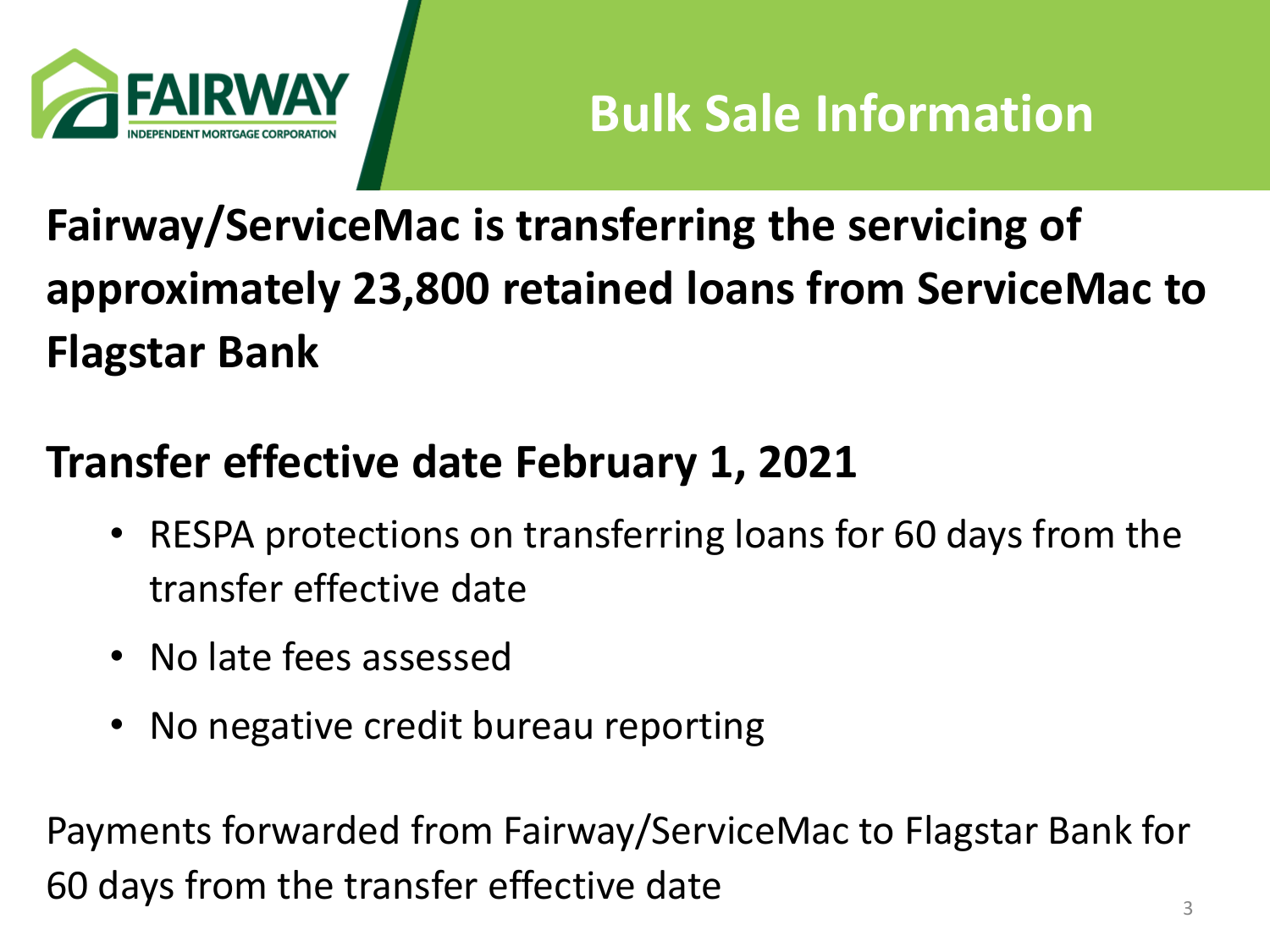

### **Notice of Servicing Transfer**

The servicing of your mortgage loan is transferring effective 02/01/2021. This means that after this date, a new Servicer will be collecting your mortgage loan payments from you. Nothing else about your mortgage loan will change other than terms directly related to the servicing of your loan.

Fairway Independent Mortgage Corporation will collect your payments prior to 02/01/2021. Fairway Independent Mortgage Corporation will stop accepting payments from you after 01/31/2021.

Flagstar Bank will start servicing your mortgage loan on 02/01/2021 and is responsible for accepting payments from you on or after 02/01/2021 and such things as paying your property taxes, homeowner's insurance, issuing billing statements, and preparing year-end statements.

If your monthly payments are automatically withdrawn from your bank account by Fairway Independent Mortgage Corporation, this service will continue, however while your new servicer establishes your loan records, there may be a brief delay in your ACH payment draft which will have no impact to your payment record.

If you are making your payment through your financial institution or a bill-pay or online service through a third-party provider, you must update your information to the new servicer's name and address. Failure to make these changes will result in delays in processing your payment.)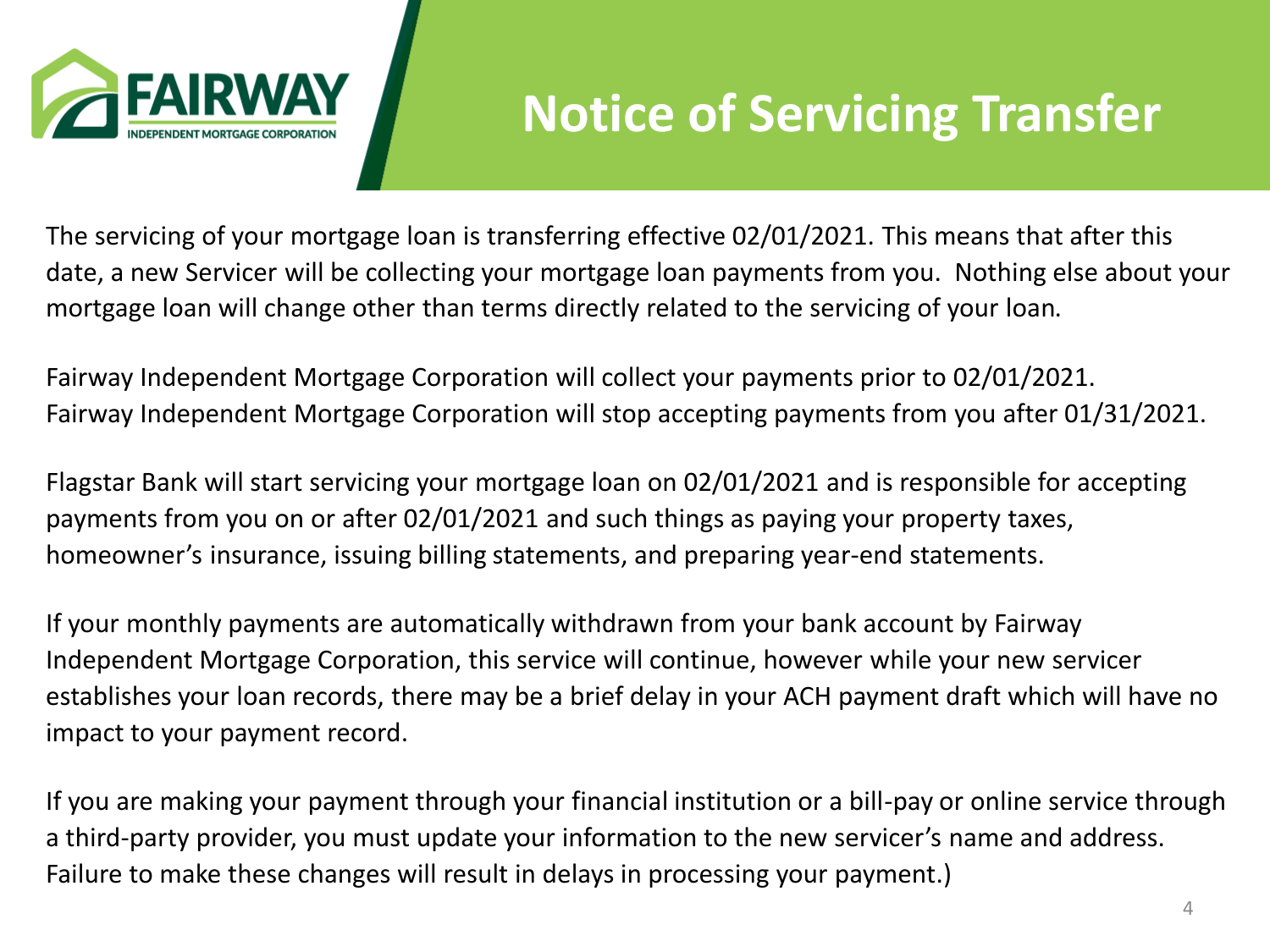

### **Notice of Servicing Transfer**

Send all payments due on or after 02/01/2021 to Flagstar Bank at this address:

Flagstar Bank Customer Experience

P.O. BOX 660263

DALLAS, TX 75266

(800)968-7700

If you have any questions for either Fairway Independent Mortgage Corporation or your new servicer, Flagstar Bank about your mortgage loan or this transfer please contact them using the information below:

| <b>Prior Servicer:</b>                          | New Servicer:              |
|-------------------------------------------------|----------------------------|
| <b>Fairway Independent Mortgage Corporation</b> | <b>Flagstar Bank</b>       |
| <b>Customer Experience</b>                      | <b>Customer Experience</b> |
| P.O. Box 100100                                 | 5151 Corporate Drive       |
| Duluth, GA 30096-9377                           | Troy, MI 48098-2640        |
| $(877)$ 297-5350                                | (800)968-7700              |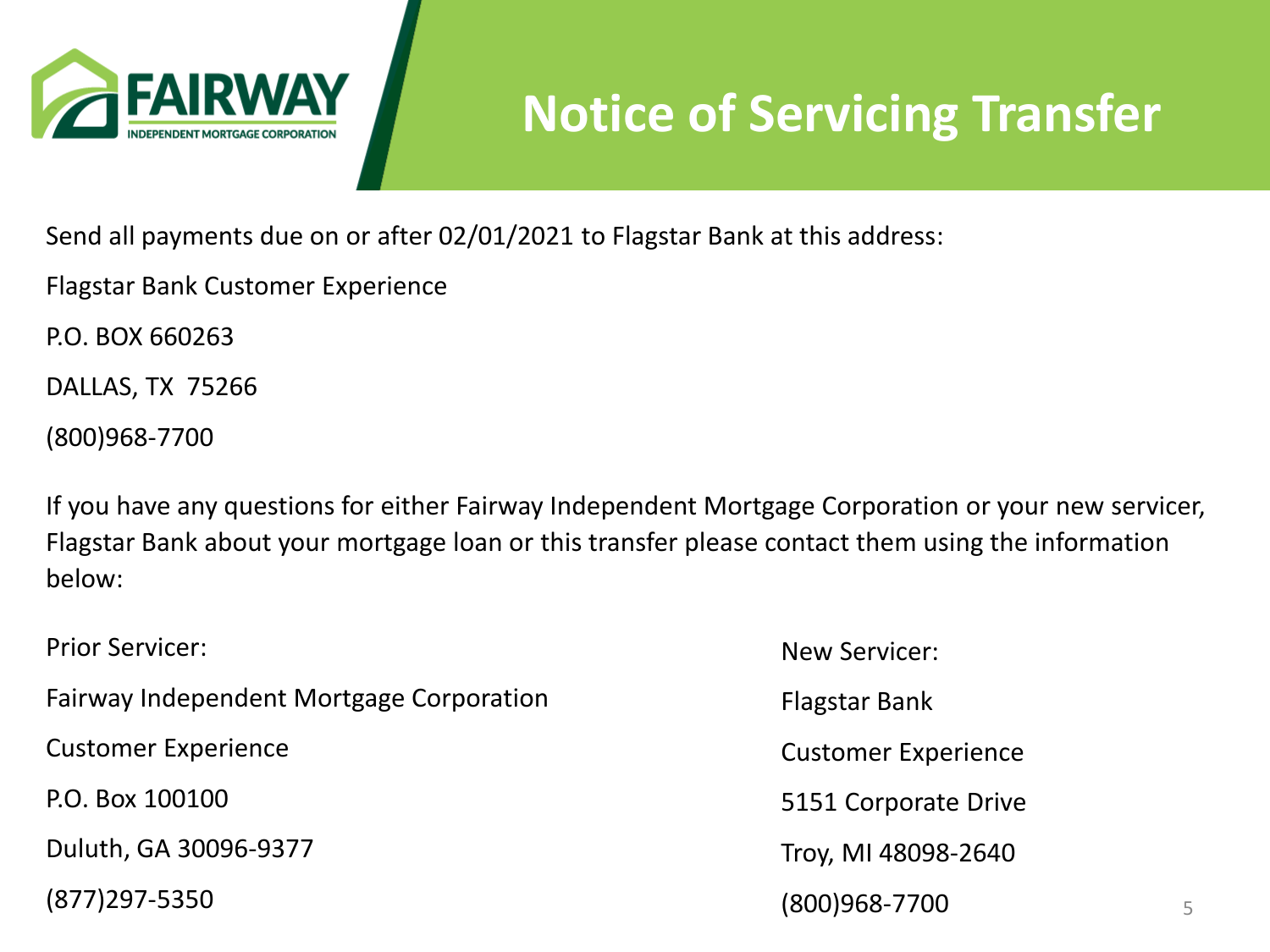

### **Notice of Servicing Transfer**

As of 01/14/2021, the unpaid principal balance of your mortgage loan account is \$x,xxx.xx with an interest rate of x.xx%.

As of 01/14/2021, the required monthly payment in connection with your mortgage loan account is \$x,xxx.xx. This amount consists of a monthly principal and interest payment of \$xxxx.xx and a monthly escrow payment of \$xxx.xx.

The next mortgage payment is due on 02/01/2021 and thereafter all subsequent mortgage loan payments will be due on the same date.

As of 01/14/2021, the escrow balance on your mortgage loan account is \$xxx.xx.

Important note about optional insurance. If you have mortgage, life, or disability insurance or any other type of optional insurance, premiums will not be transferred from Fairway Independent Mortgage Corporation, and will be discontinued. Please contact the provider of the optional insurance or membership product(s) directly regarding your continuation privileges, if applicable.

You will receive a mortgage interest statement from each servicer that collected interest from you for the period that they serviced your loan during the calendar year and as required by the Internal Revenue Service.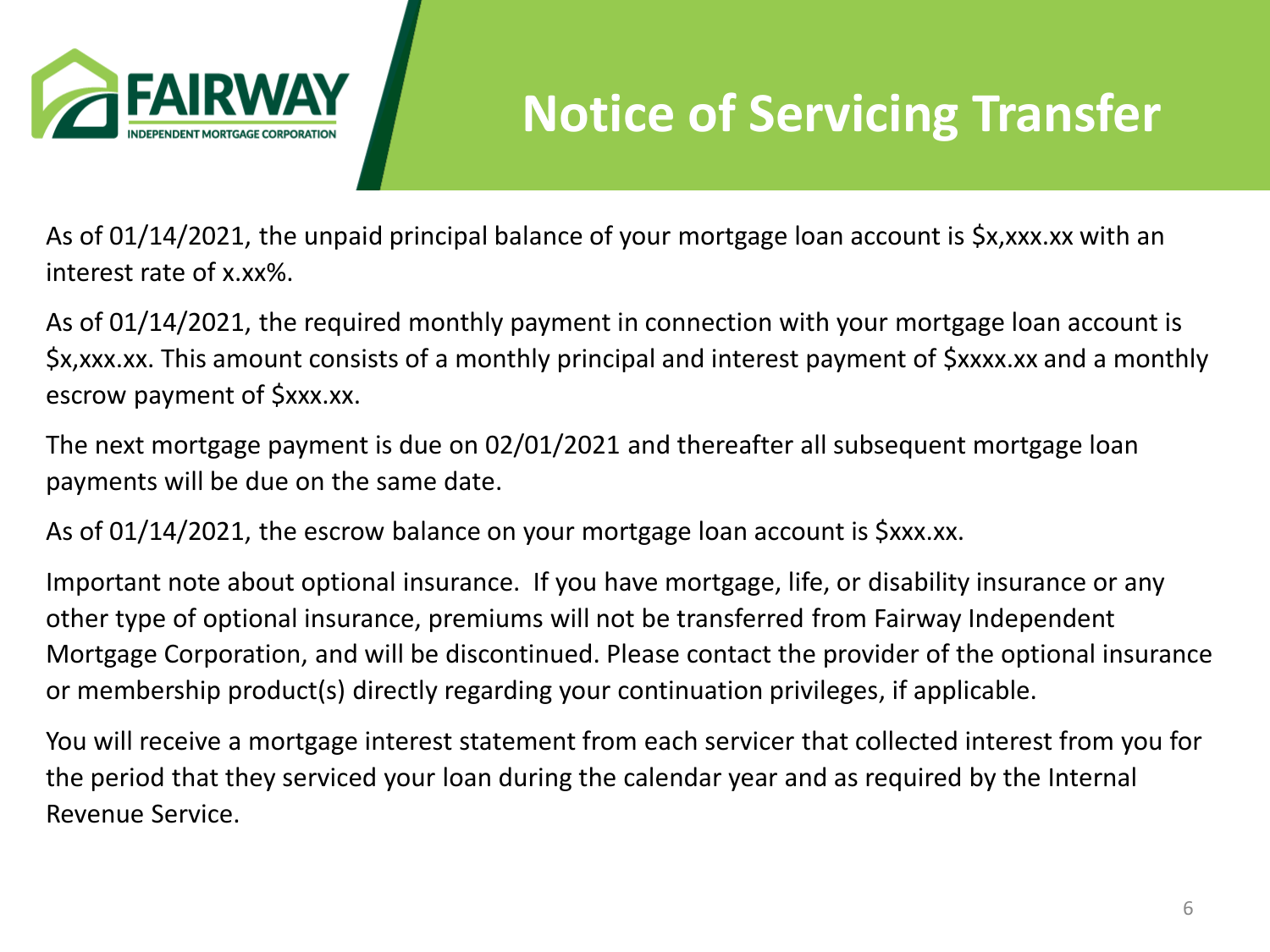

## **Servicing Transfer Email**

#### **Notice of Servicing Transfer**

**FAIRWAY** has mailed you a notification on the upcoming transfer of servicing of your mortgage loan #**{{FWY-SM LoanNumber}}.** Your loan is transferring from Fairway Independent Mortgage Corporation to Flagstar Bank effective February 1, 2021. Please watch for this important notice in your mailbox. For your convenience we are also providing you servicing transfer details electronically.

Your mortgage servicer is responsible for the management of your loan activity including payment processing, tax and insurance payments (if applicable), maintaining your home loan records and other activities needed to administer your loan. **On February 1, 2021 Flagstar Bank will begin performing those loan servicing activities. No terms of your mortgage loan will be changing**.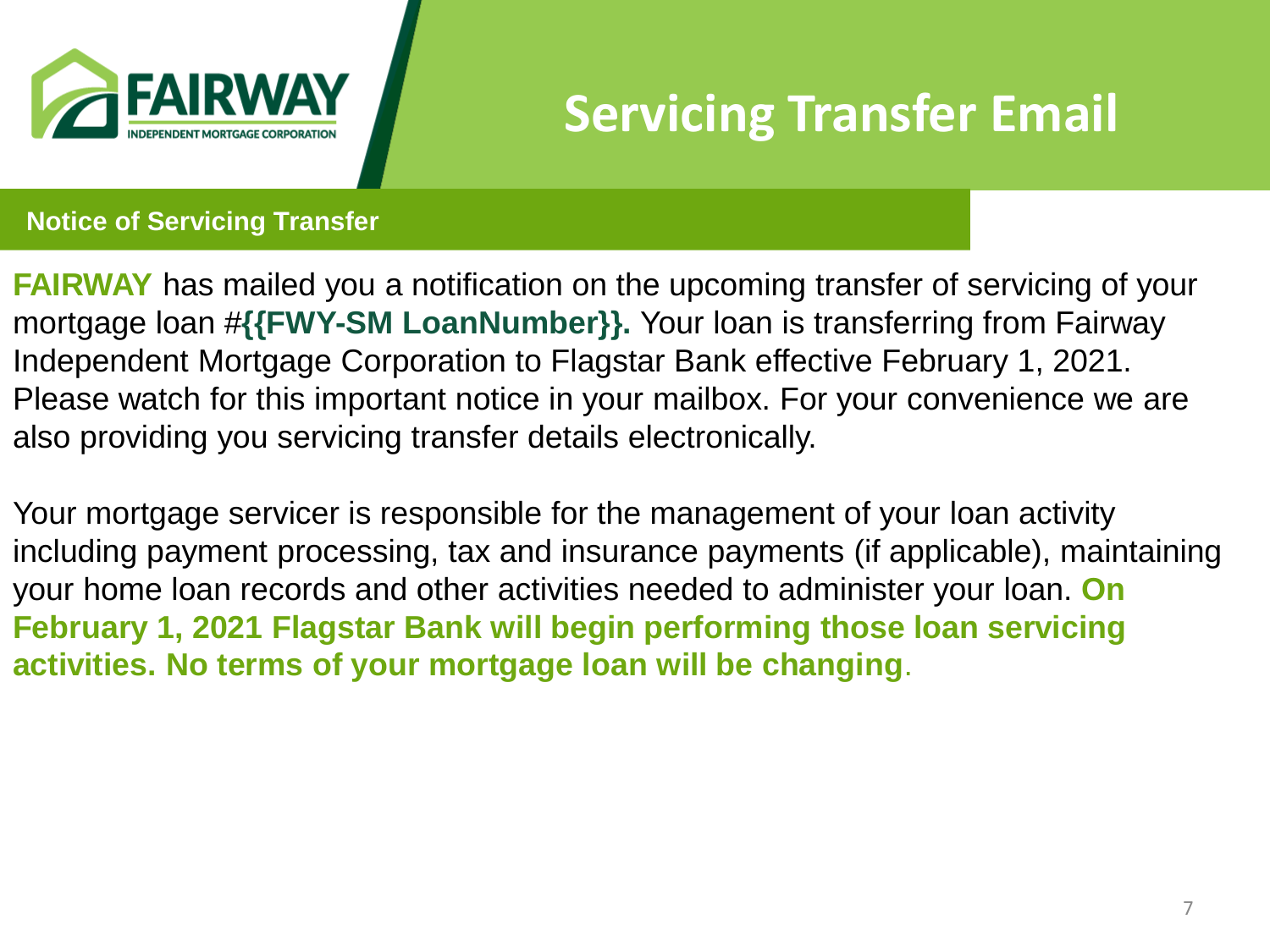

### **Servicing Transfer Email**

#### **What Does This Mean to You?**

**Flagstar Bank assigned a new mortgage loan number {{New Flagstar loan #}}**

for use starting February  $1<sup>st</sup>$  when you begin making your monthly mortgage payment to Flagstar Bank.

#### *CONDITIONAL – ACH TRANSFERRING*

If your monthly payments are automatically withdrawn from your bank account by Fairway Independent Mortgage Corporation, this service will continue, however while your new servicer establishes your loan records, there may be a short ACH draft delay in February which will have no impact to your payment record.

#### *CONDITIONAL – ACH NOT TRANSFERRING/NO ACH TO TRANSFER*

If your monthly payments are automatically withdrawn monthly or biweekly from your bank account by Fairway, this service will be discontinued at time of servicing transfer. On February 1<sup>st</sup> you will be responsible to make your payment directly to Flagstar Bank as per the instructions provided within the contact information section further below. After your servicing transfer, you may contact Flagstar Bank to establish an electronic payment draft.

**If you are making your monthly payment through your financial institution, a bill-pay or online service or any third-party provider** (including military allotments), then prior to the servicing transfer effective date, it is important that your payment details be updated with your new servicer information:

> Pay to the order of: Flagstar Bank Reference: [Flagstar Bank "New" Loan No.] Mail to/reference the: Payment Processing Department Flagstar Bank, P.O. Box 660263, Dallas, TX 75266-0263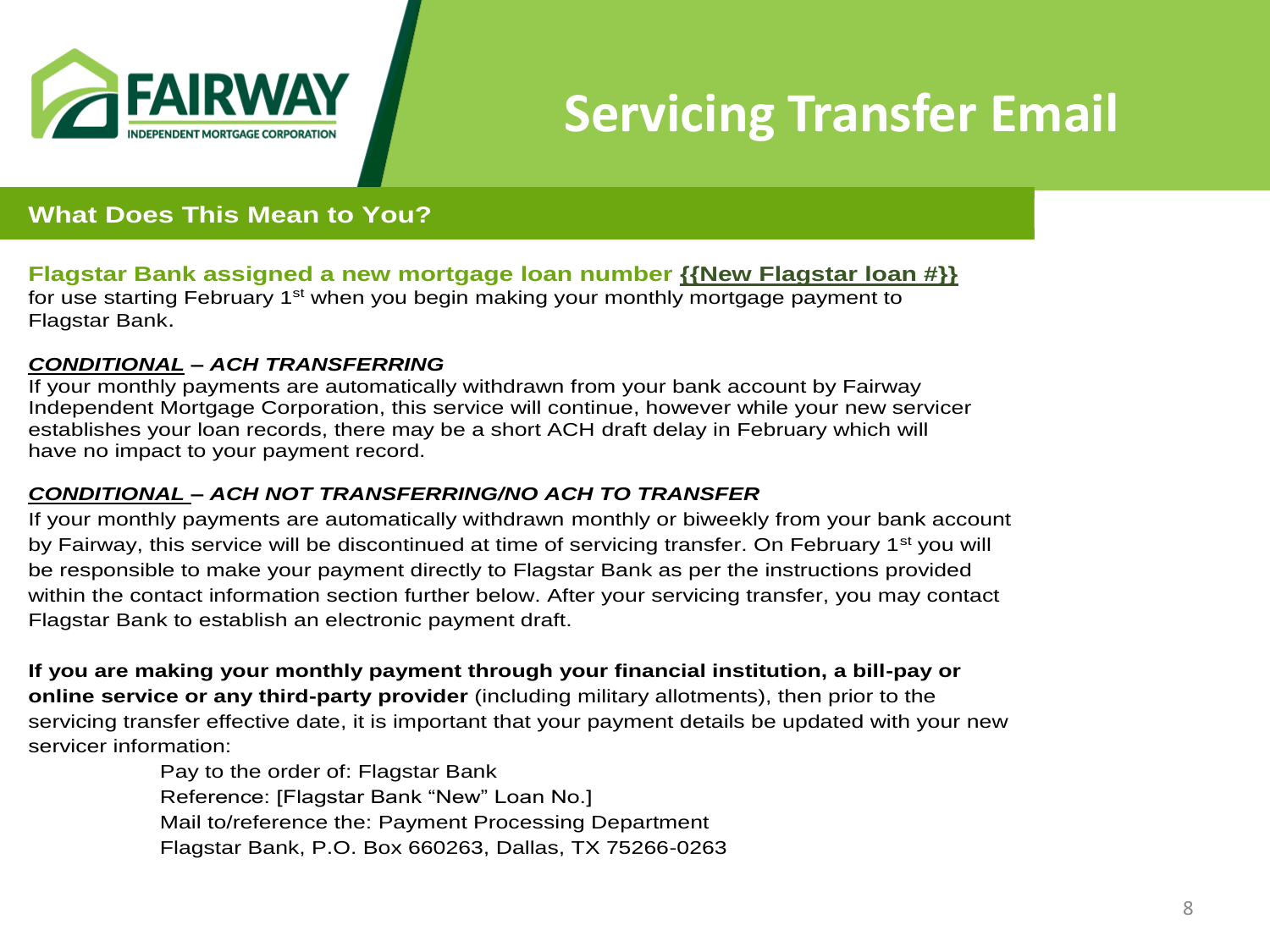

### **Servicing Transfer Email**

#### **Servicer Contact Information**

If you have any questions for either Fairway Independent Mortgage Corporation or your new servicer, Flagstar Bank about your mortgage loan regarding this servicing transfer please use the following dates and contact information:

| <b>Payment Addresses and Contact Information</b>                         |                                                                                               |                                                                                                                                         |
|--------------------------------------------------------------------------|-----------------------------------------------------------------------------------------------|-----------------------------------------------------------------------------------------------------------------------------------------|
|                                                                          | On or before January 31, 2021                                                                 | On or after February 1, 2021                                                                                                            |
| <b>Send Payments to:</b>                                                 | <b>Fairway Independent Mortgage</b><br>Corporation<br>PO Box 105178<br>Atlanta, GA 30348-5178 | <b>Flagstar Bank</b><br>PO Box 660263<br>Dallas, TX 75266-0263<br>Set up recurring or one-time ACH<br>payments at: flagstar.com/myloans |
| <b>Correspondence:</b>                                                   | Fairway Independent Mortgage<br>Corporation<br>PO Box 100100<br>Duluth, GA 30096-9377         | Flagstar Bank<br>5151 Corporate Drive<br>Troy, MI 48098-2639                                                                            |
| <b>Questions Contact,</b><br>including questions<br>about this transfer: | <b>Customer Experience</b><br>Toll-free: 1-877-297-5350<br>Mon-Fri: 8:30 a.m. to 5:00 p.m. CT | <b>Customer Service Department</b><br>Toll-free: 1-800-968-7700<br>Mon-Fri: 7:30 am to 8:00 pm ET<br>Sat: 7:30 am to 4:00 pm ET         |
| <b>Loan Number:</b>                                                      | <b>Current Loan No:</b>                                                                       | New Loan No:                                                                                                                            |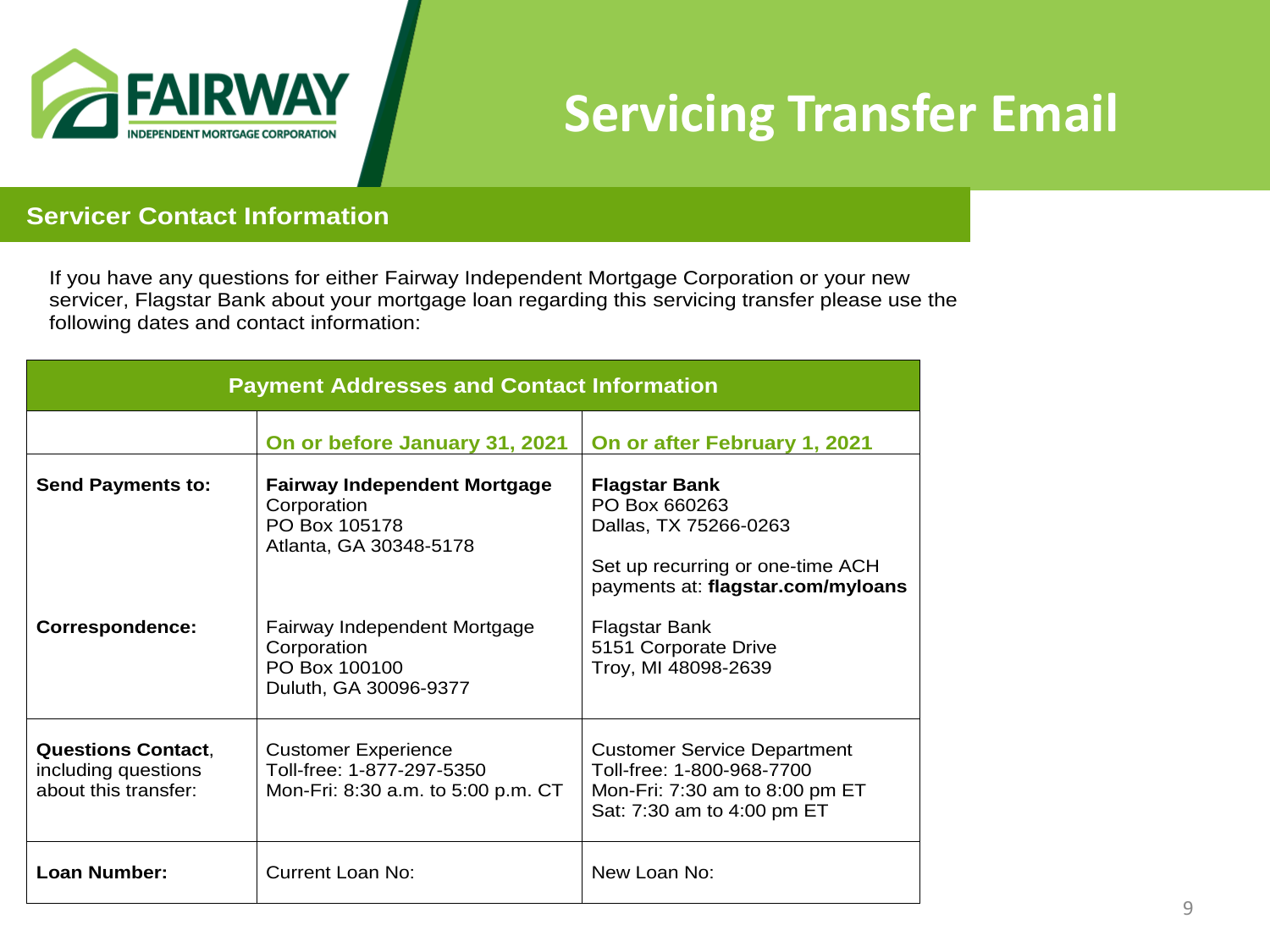

- **Not flow loans that originated as retained servicing**
	- Service transferred during 2020 to ServiceMac
	- Some loans that transferred from Cenlar
- **As-of loan status on 02/01/2021 will transfer**
- **Black-out period at Flagstar Bank for loan setup and boarding**
	- Standard process during bulk sale
	- Loans viewable at Flagstar as of February 3, 2021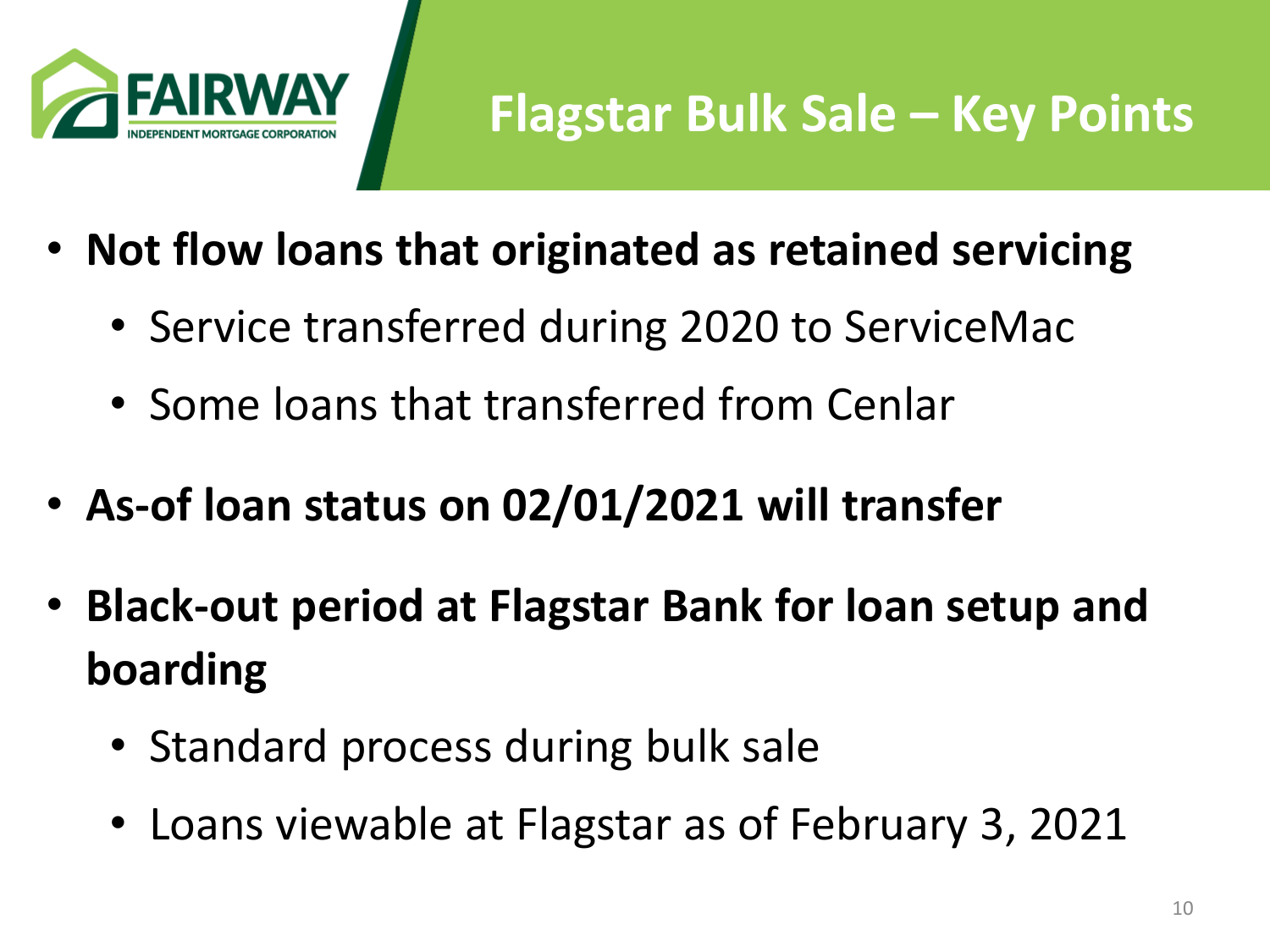

- **Flagstar Bank loan number not included on the Notice of Transfer letter**
	- Loan number will be included on customer email
	- Cross-reference spreadsheet in shared folder
- **Payment address in the Notice of Transfer letter contains the words "Customer Experience"**
	- This may cause customer confusion
	- Confirm this is the accurate payment address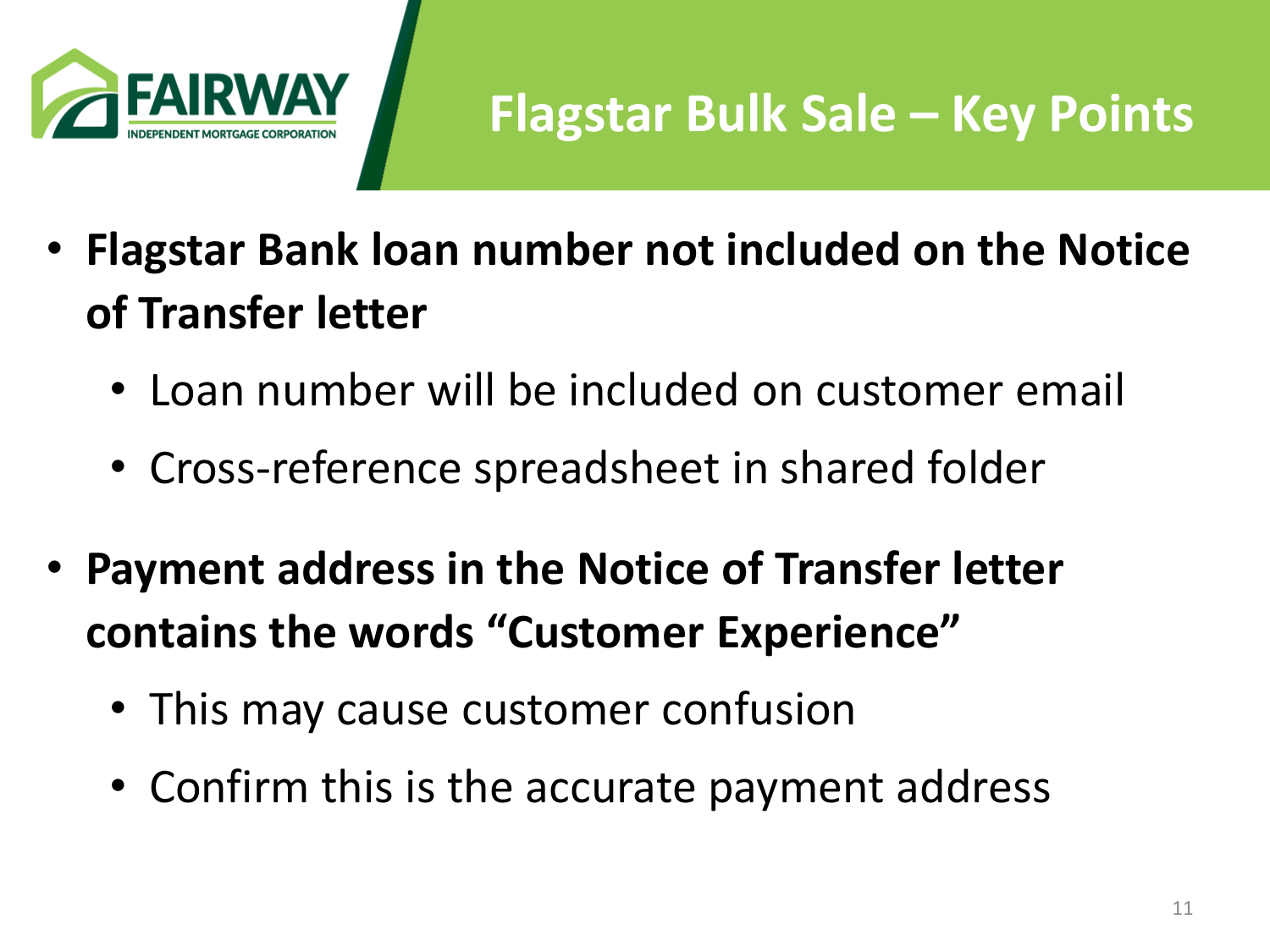

# **Flagstar Bulk Sale – ACH Auto Draft**

- The majority of the recurring once-a-month ACH payment drafts will transfer
- Bi-weekly and budget draft programs will not transfer
- Certain other draft conditions will not transfer
- A different version of the Notice of Transfer letter will be sent to these customers

If your monthly payments are automatically withdrawn from your bank account, this service will be discontinued.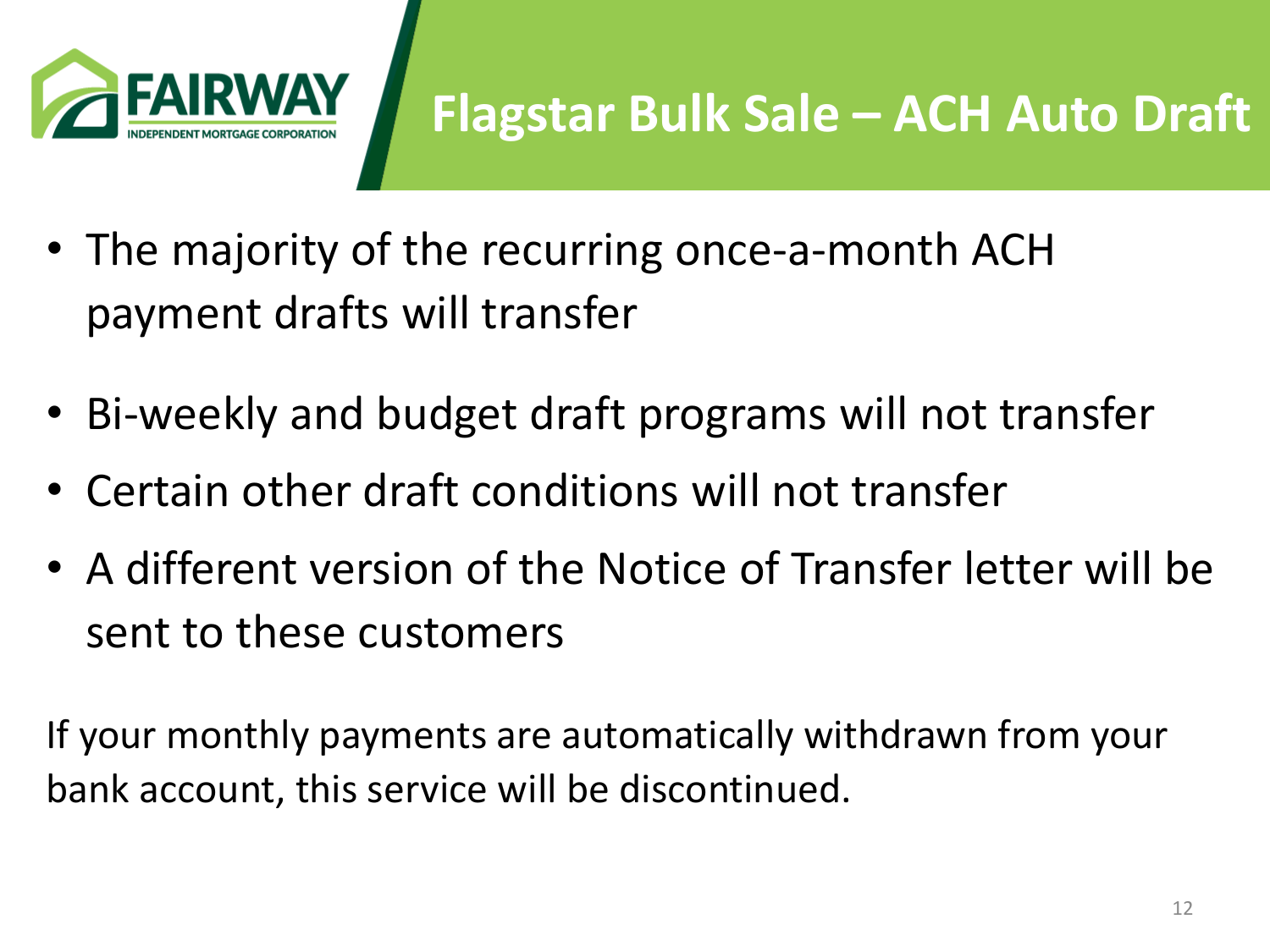

# **Flagstar Bulk Sale – ACH Auto Draft**

- **ACH draft conditions that will not transfer to Flagstar Bank:**
	- Bi-weekly and budget draft programs will not transfer
	- Monthly ACH draft with draft dates after the 15<sup>th</sup>
	- Fixed amount draft
	- Customer's name does not match the name in the Bank Account Name field
		- Corporate accounts
		- Account names ending with Inc. or LLC.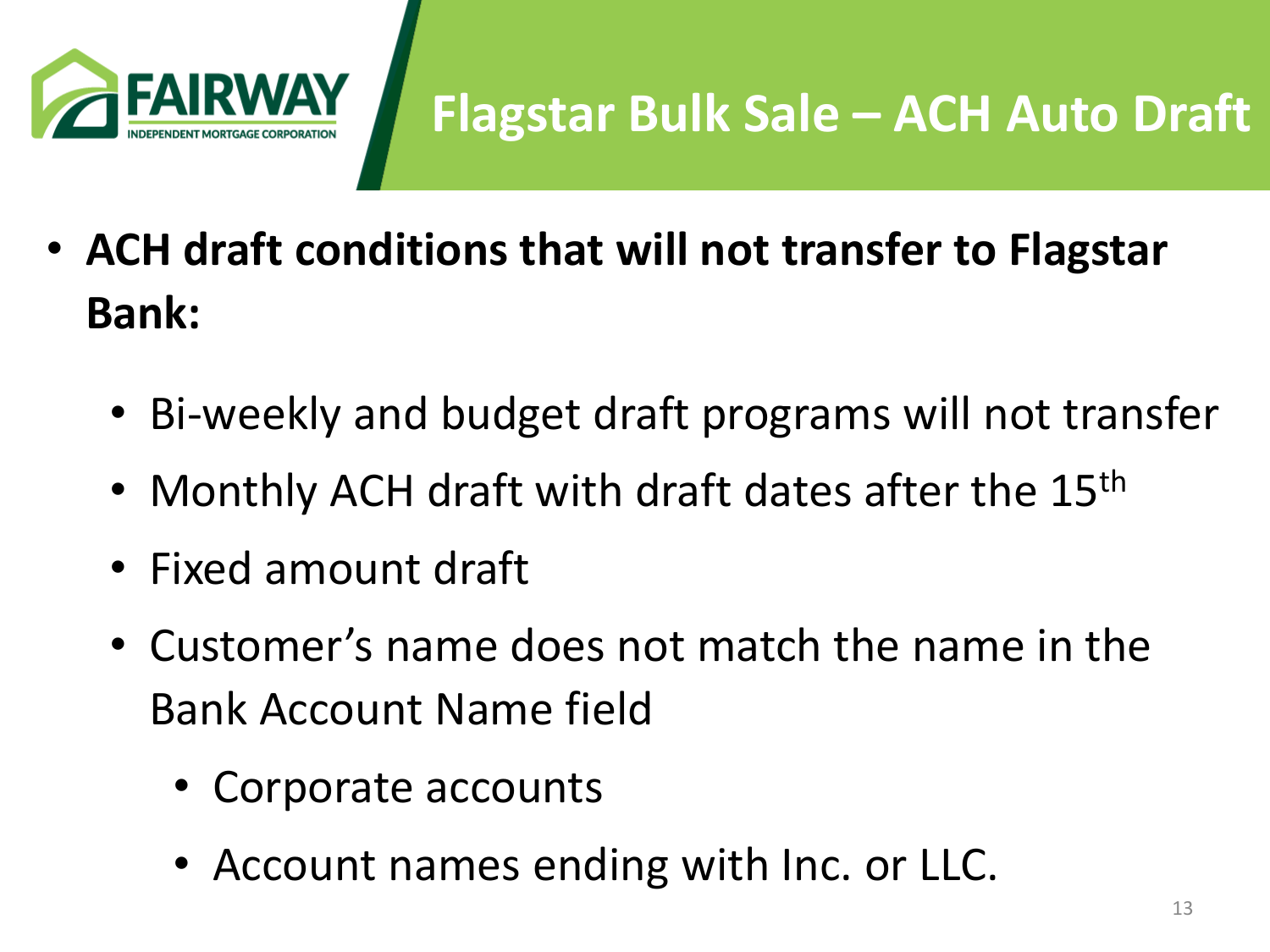

- **ACH drafts scheduled for February 1st and 2nd will be delayed due to the black-out system boarding period**
	- Drafts scheduled for the 1<sup>st</sup> and 2<sup>nd</sup> will occur on February 3rd
	- All other drafts will occur on their scheduled date during February
	- All drafts will resume their scheduled date in March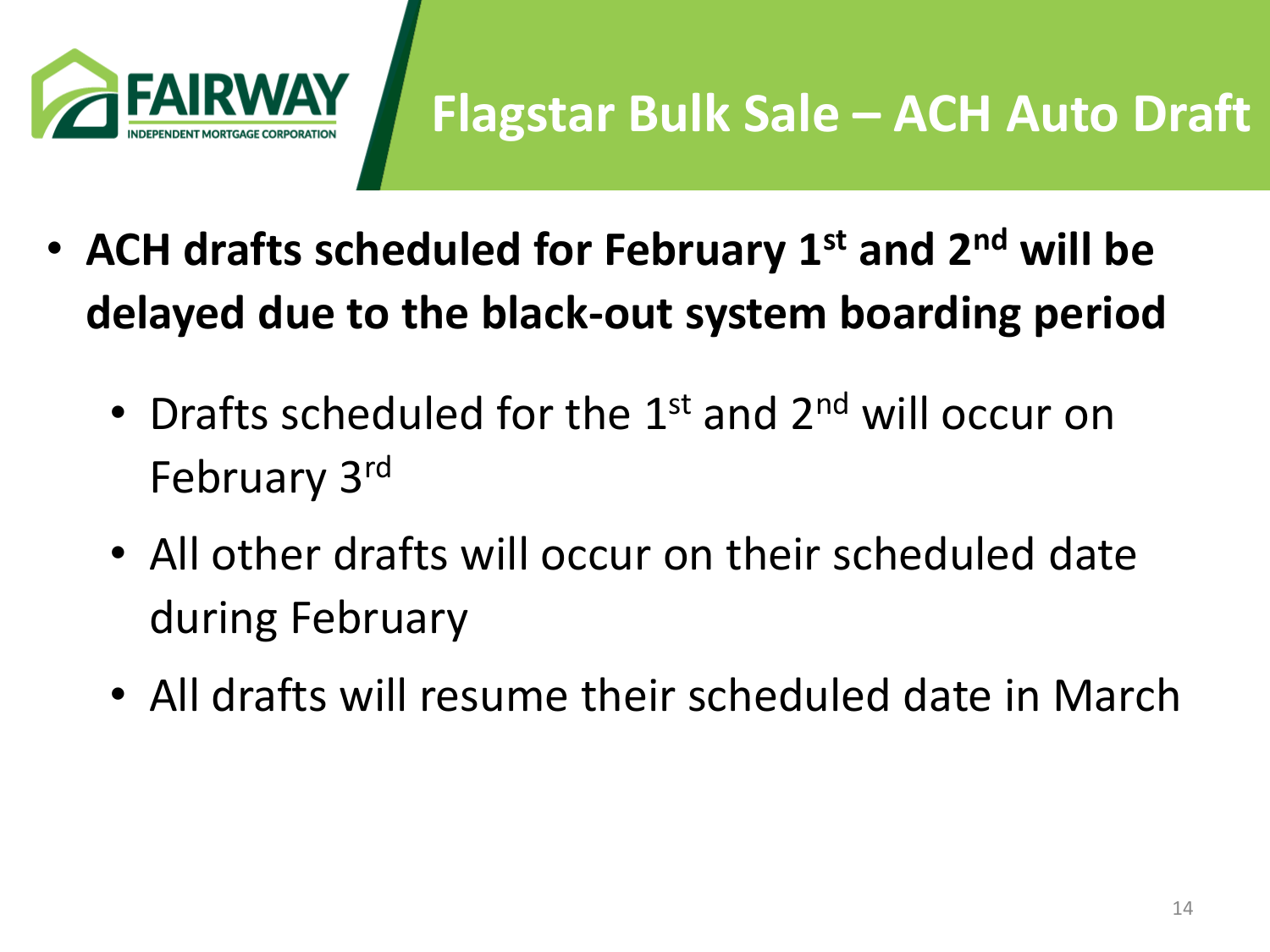

### **Outbound calls will be made to some customers regarding this bulk sale.**

- Customers who enroll in ACH on MyFairwayServicing web portal or mobile app after January 14<sup>th</sup>
- Some bi-weekly customers with one-half of a monthly payment in suspense
- Other scenarios as required

Information on these outbound call campaigns will be provided as needed.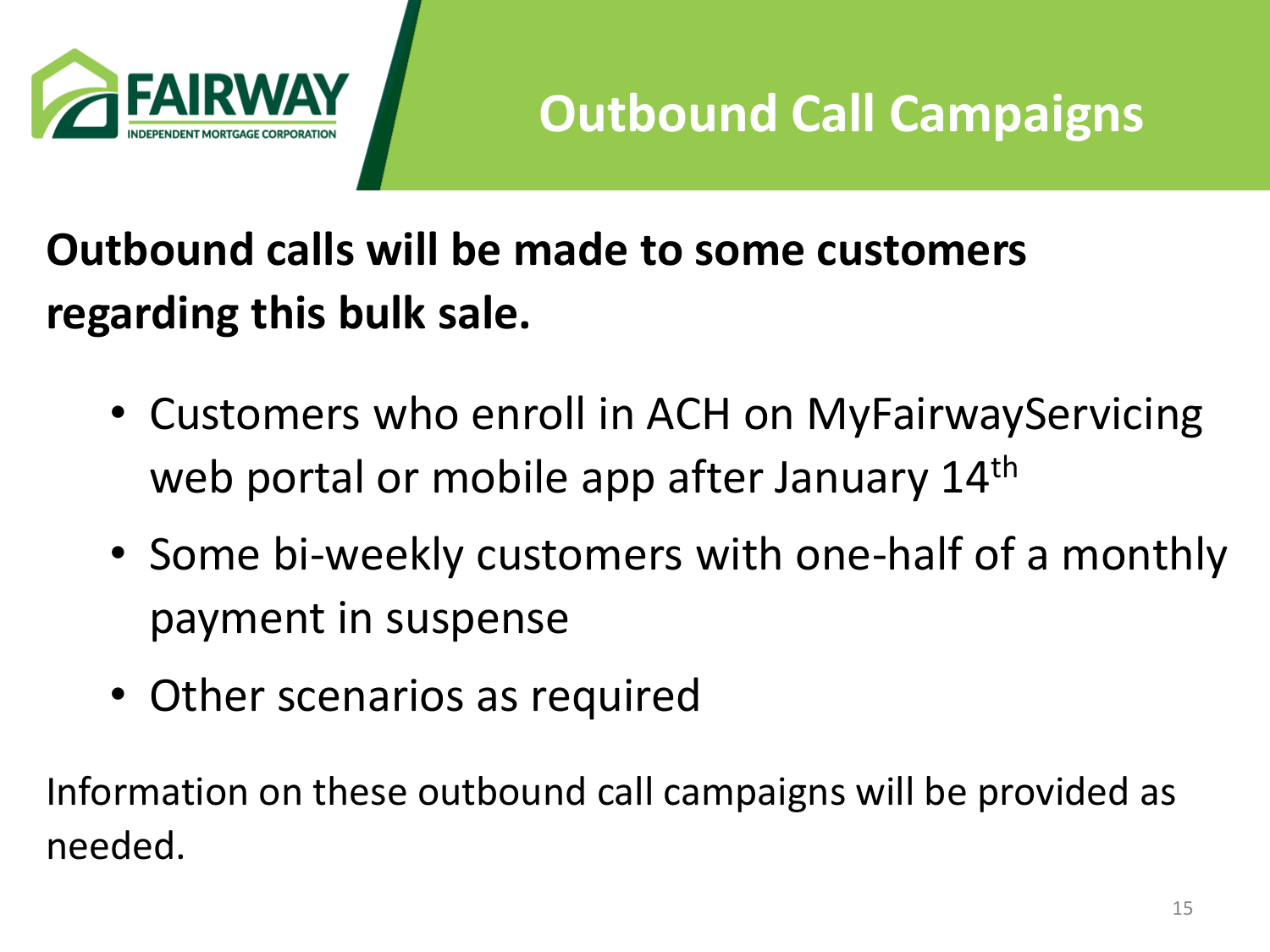

# **Section 404 Notice and Privacy Notice**

Investor Section 404 notices and Privacy Notices may reference Flagstar Bank, Two Harbors, and/or Matrix Financial.

- Flagstar Bank is the subservicer for Two Harbors
- The parent company of Two Harbors is Matrix Financial

Information on these outbound call campaigns will be provided as needed.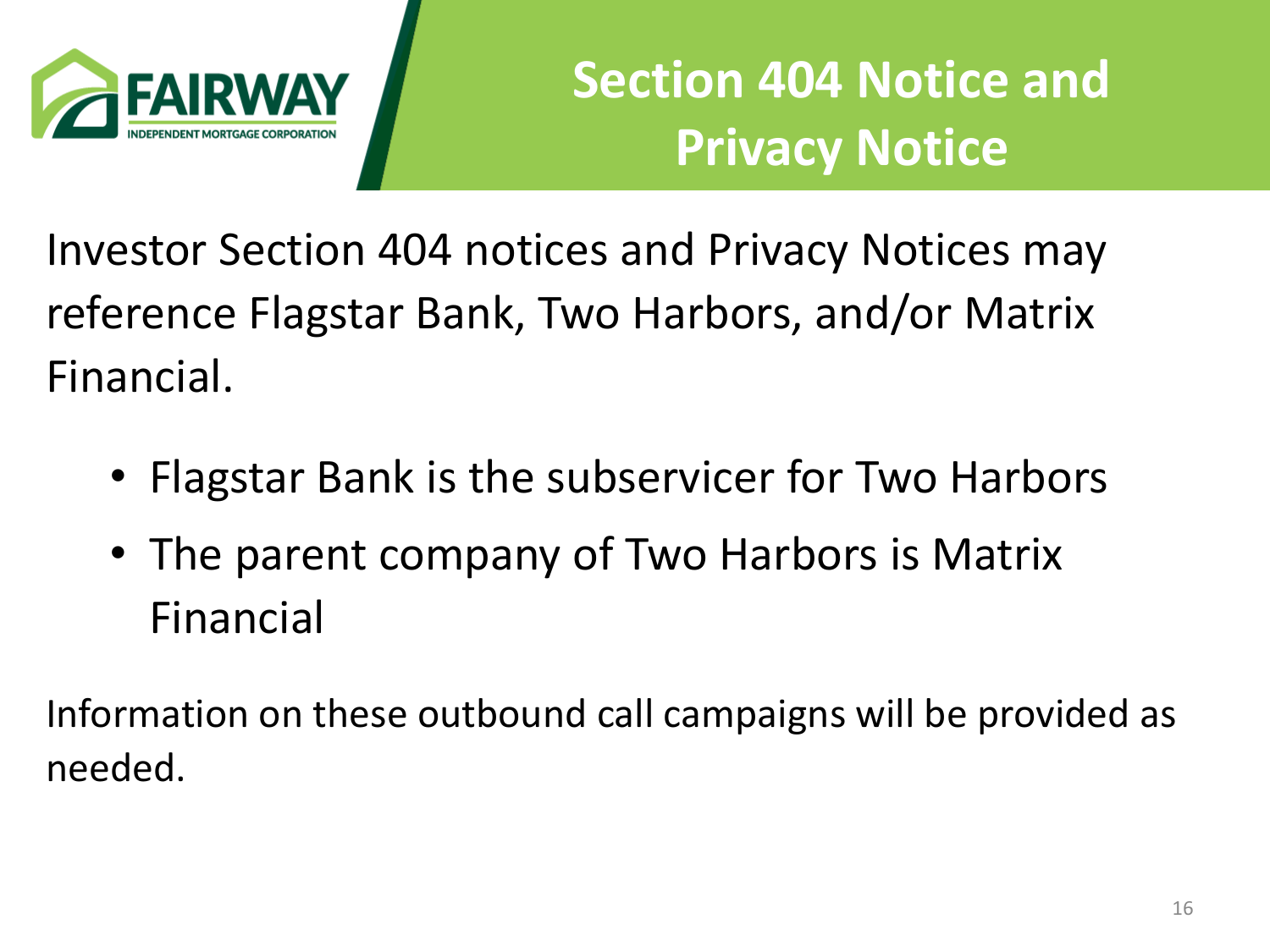

### **Customer Service Department:** (800) 968-7700

Monday – Friday 7:30 a.m. – 8:00 p.m. Eastern Time

**Website:** [www.flagstar.com/myloans](http://www.flagstar.com/myloans)

### **Payment Address:**

Flagstar Bank P.O. Box 660263 Dallas, TX 75266-0263 **Correspondence Address:** Flagstar Bank 5151 Corporate Drive Troy, MI 48098-2639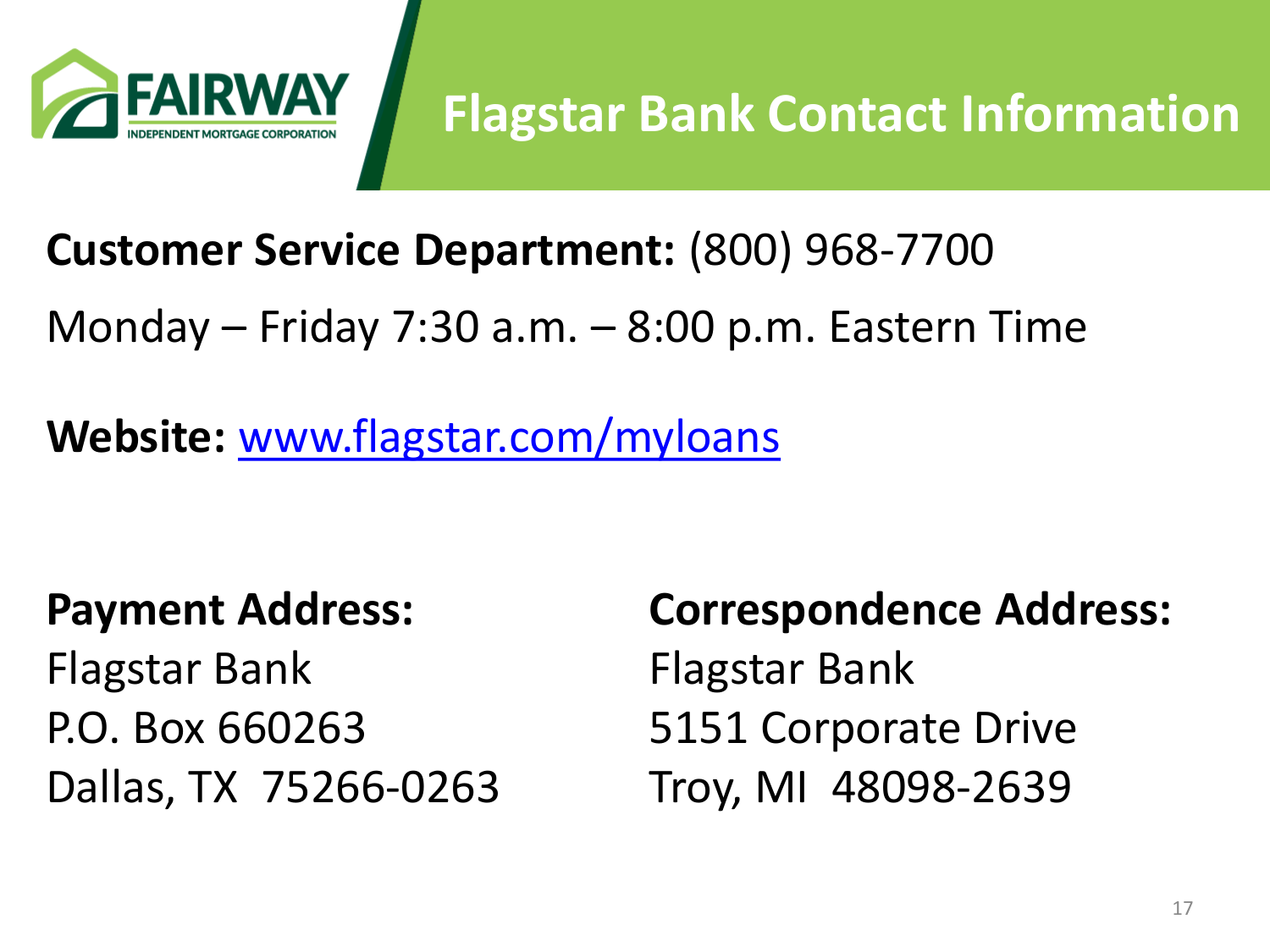

- Transfer Effective Date is Monday 02/01/2021
- Notice of Transfer (Goodbye) letter from Fairway mailed Friday 01/15/2021
- Customers will receive a welcome letter from Flagstar Bank and an email from Fairway
- Late Charge Assessment and Negative Credit Reporting Stops in effect for 60 days from transfer date
- Payments will be forwarded to Flagstar Bank for 60 days
- Most, but not all, recurring monthly ACH will transfer
- Bi-weekly drafts and certain ACH scenarios will not transfer